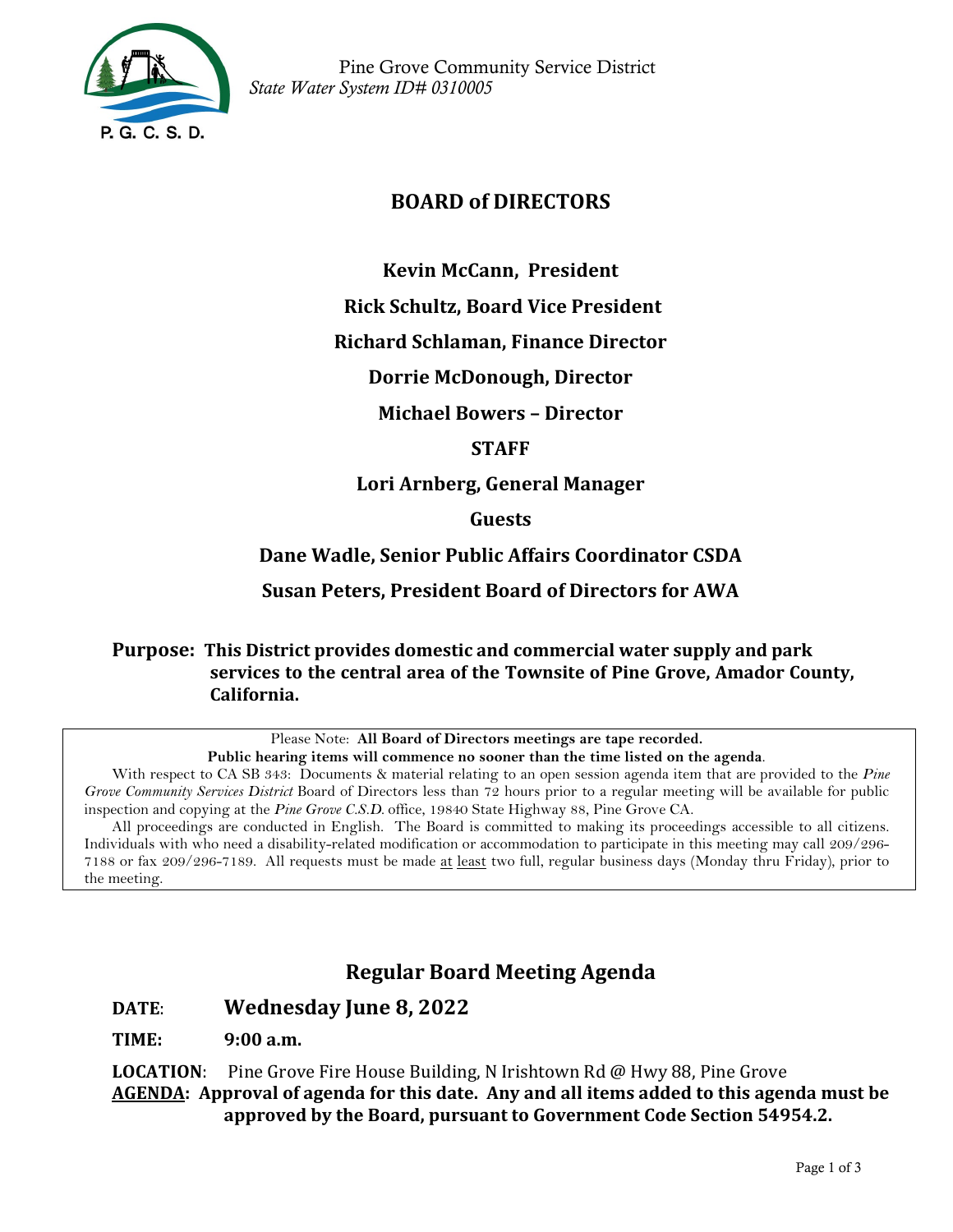

 Pine Grove Community Service District *State Water System ID# 0310005*

#### ADDITIONS TO THE AGENDA

Items added to the agenda must be approved by the Board pursuant to Government Code 54954.2.

PUBLIC COMMENT FOR MATTERS NOT ON THE AGENDA: Discussion items only, no action to be taken. Any person may address the Board at this time upon any subject within the jurisdiction of the *Pine Grove Community Services District*; however, matters that require action will be referred to staff and/or Committee for recommendation of possible action at a subsequent Board meeting. At the discretion of the Board, a time limit may be imposed.

## **CORRESPONDENCE REGISTER**

- 1. A.W.A. Information, including Minutes and Agenda/s on clipboard
- 2. Amador County & LAFCO notices on clipboard
- 3. C.R.W.A./C.S.D.A./Senator's Updates & Information on inside office bulletin board

# **1) Updates from CSDA and AWA**

## 2) **STAFF REPORTS ~** Items for Discussion and Possible Action

## **General Manager's Report** –

- Review of Meeting Minutes for May 25, 2022
- Leak Detection July 18th
- AWA meeting grants
- Audit August 19th

#### **Water Operator Report** – Next meeting

#### **3) Old Business –**

• Logo shirts

#### **4) New Business –**

• New Water Operator